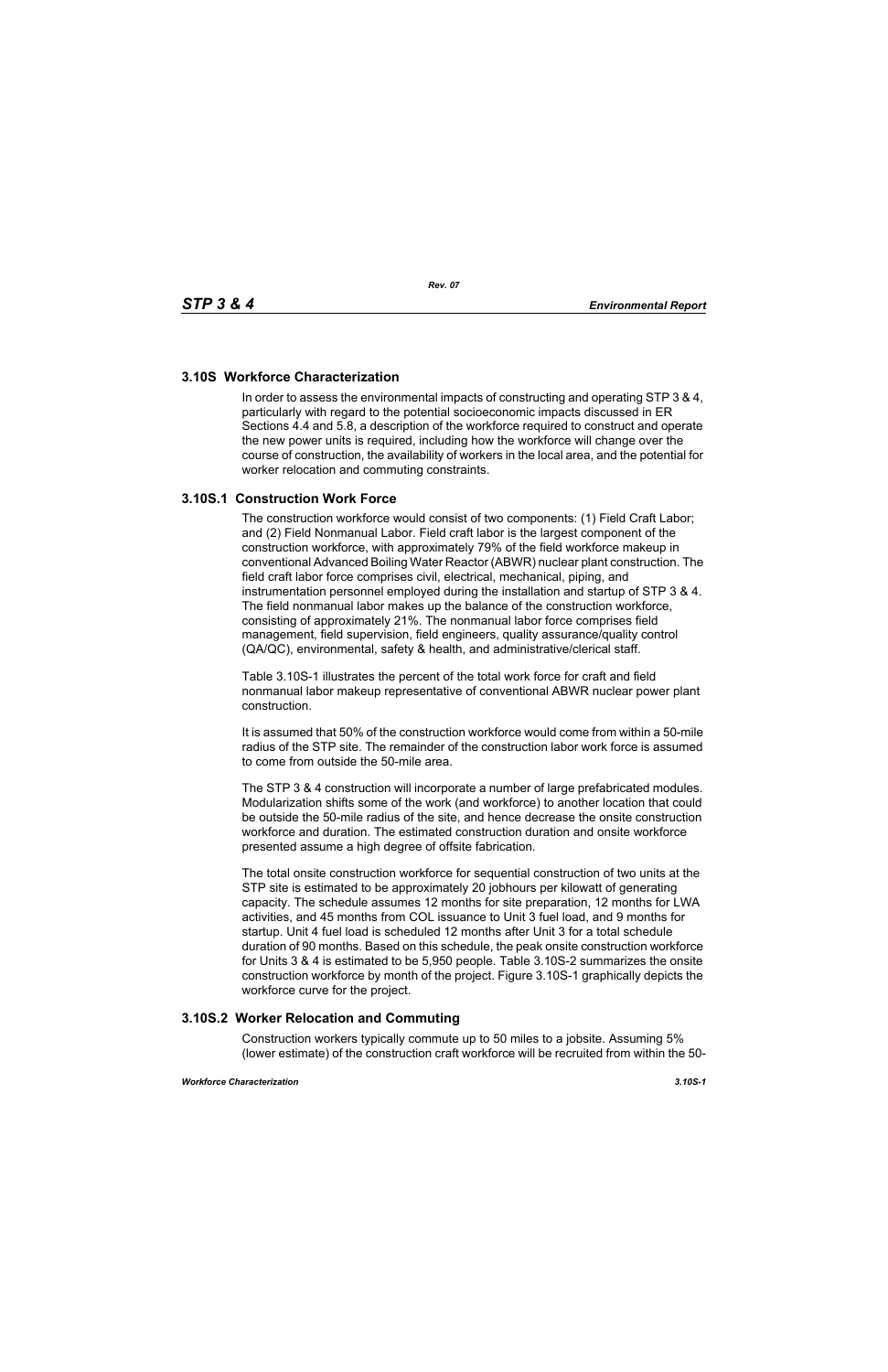mile radius, approximately 340 local craft people could be employed in Unit 3 & 4 construction. It is assumed that the balance of the construction workforce will come from outside the 50-mile radius. For the analysis of construction impacts in Chapter 4, it is assumed that the nonmanual labor workforce will relocate to the area from outside the 50-mile radius. Seventy to eighty percent of the construction workforce will be employed for more than four years. Most of the craft labor from outside the 50-mile radius will seek temporary housing, and most of the nonmanual staff will relocate to the area and seek permanent housing. Construction employees typically locate to within 50 miles of the construction area.

#### **3.10S.3 Operation Work Force**

A study commissioned by DOE (Reference 3.10S-1) estimated the additional operations work force for a new ABWR unit constructed at an existing site. Applying the DOE study analysis to the operation of STP 3 & 4, it is estimated that the additional onsite operations workforce would be approximately 405 people per unit, with an additional nonoperational offsite support staff of 39 people per unit. The total required additional operations personnel for STP 3 & 4 (both units) would be 810 onsite and 78 offsite support staff, for a total of 888 people. Figure 3.10S-2 graphically depicts the operations workforce for Units 3 & 4, while Table 3.10S-3 and Figure 3.10S-3 depict the total STP site employment, including construction, operations, and outage workers for all four units. The operations staff for each unit would be put in place approximately two years before fuel load of the unit, to allow time for simulator training and startup testing. It is assumed the operations workforce would be recruited from outside the 50 mile radius.

#### **3.10S.4 References**

3.10S-1 "Study of Construction Technologies and Schedules, O&M Staffing and Cost, Decommissioning Costs and Funding Requirements for Advanced Reactor Designs," U.S., Department of Energy, Volume 1. Prepared under Cooperative Agreement DE-FC07-03ID14492, Prepared by Dominion Energy, Inc., Bechtel Power Corporation, TLG, Inc., and MPR Associates, May 27, 2004.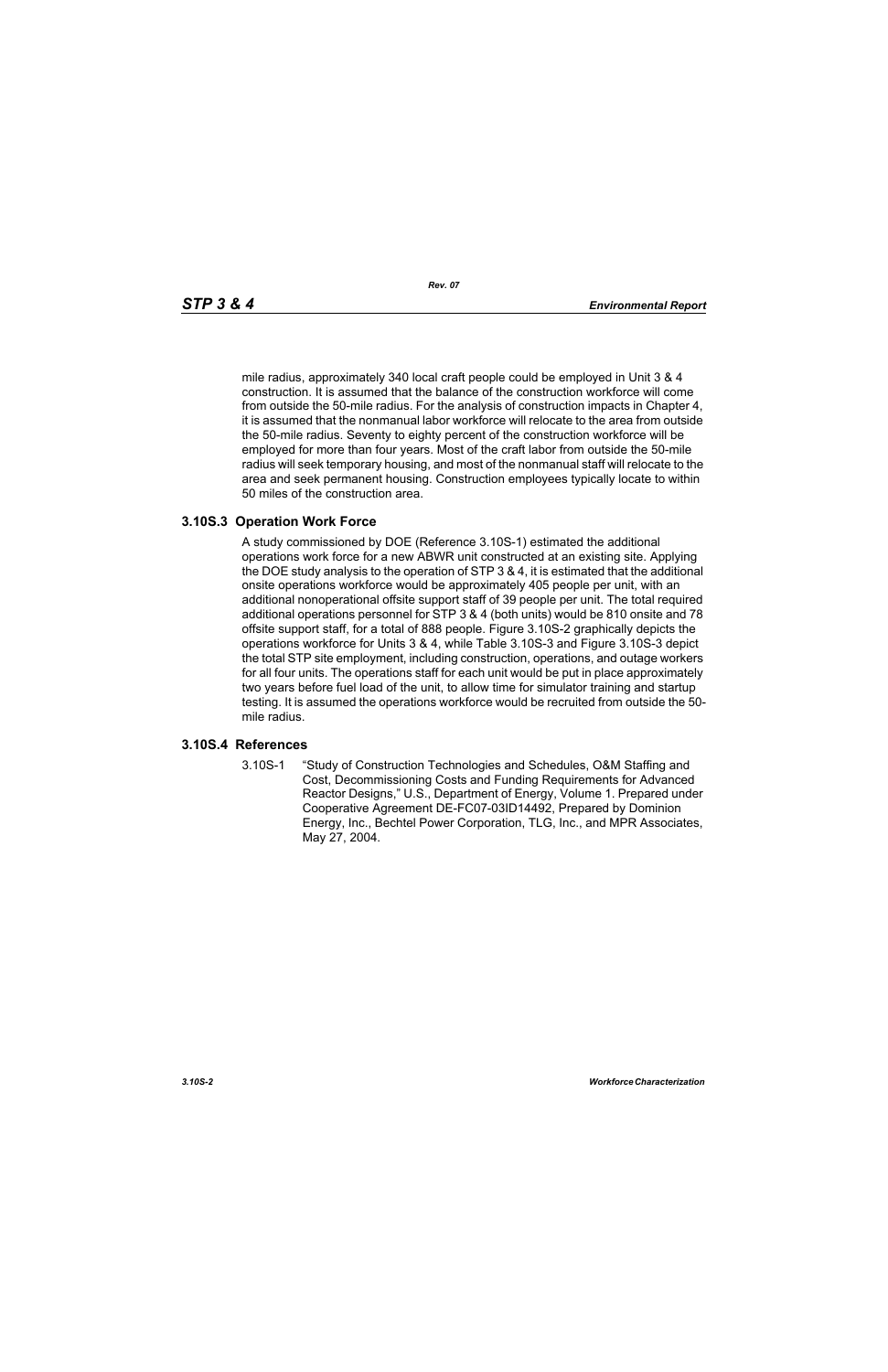| Labor                       | <b>Installation Items - Responsibility</b>                                                 | <b>Percent of Total</b><br><b>Work Force for</b><br><b>ABWR</b><br><b>Construction</b> |
|-----------------------------|--------------------------------------------------------------------------------------------|----------------------------------------------------------------------------------------|
| <b>Mechanical Equipment</b> | NSSS, Turbine Generator, Condenser,<br>Process Equipment, HVAC                             | 3%                                                                                     |
| Electrical                  | Equipment, Cable, Cable Tray, Conduit,<br>Wire, Connections                                | 12%                                                                                    |
| Concrete                    | Concrete and Reinforcing Steel                                                             | 13%                                                                                    |
| Structural steel            | Structural and Miscellaneous Steel                                                         | 3%                                                                                     |
| Other civil                 | Piling, Architectural Items, Painting,<br><b>Yard Pipe</b>                                 | 4%                                                                                     |
| Piping/instrumentation      | Pipe, tubing, valves, hangers/ supports                                                    | 14%                                                                                    |
| Site support                | Scaffolding, equipment operation,<br>transport, cleaning, maintenance, etc                 | 15%                                                                                    |
| Specialty labor             | Fireproofing, insulation, rigging, etc                                                     | 15%                                                                                    |
| Nonmanual labor             | Management, supervision, field<br>engineering, QA/QC, safety and health,<br>administration | 21%                                                                                    |

| Table 3.10S-1 Percent Construction Labor Force by Skill Set |  |  |  |  |
|-------------------------------------------------------------|--|--|--|--|
|                                                             |  |  |  |  |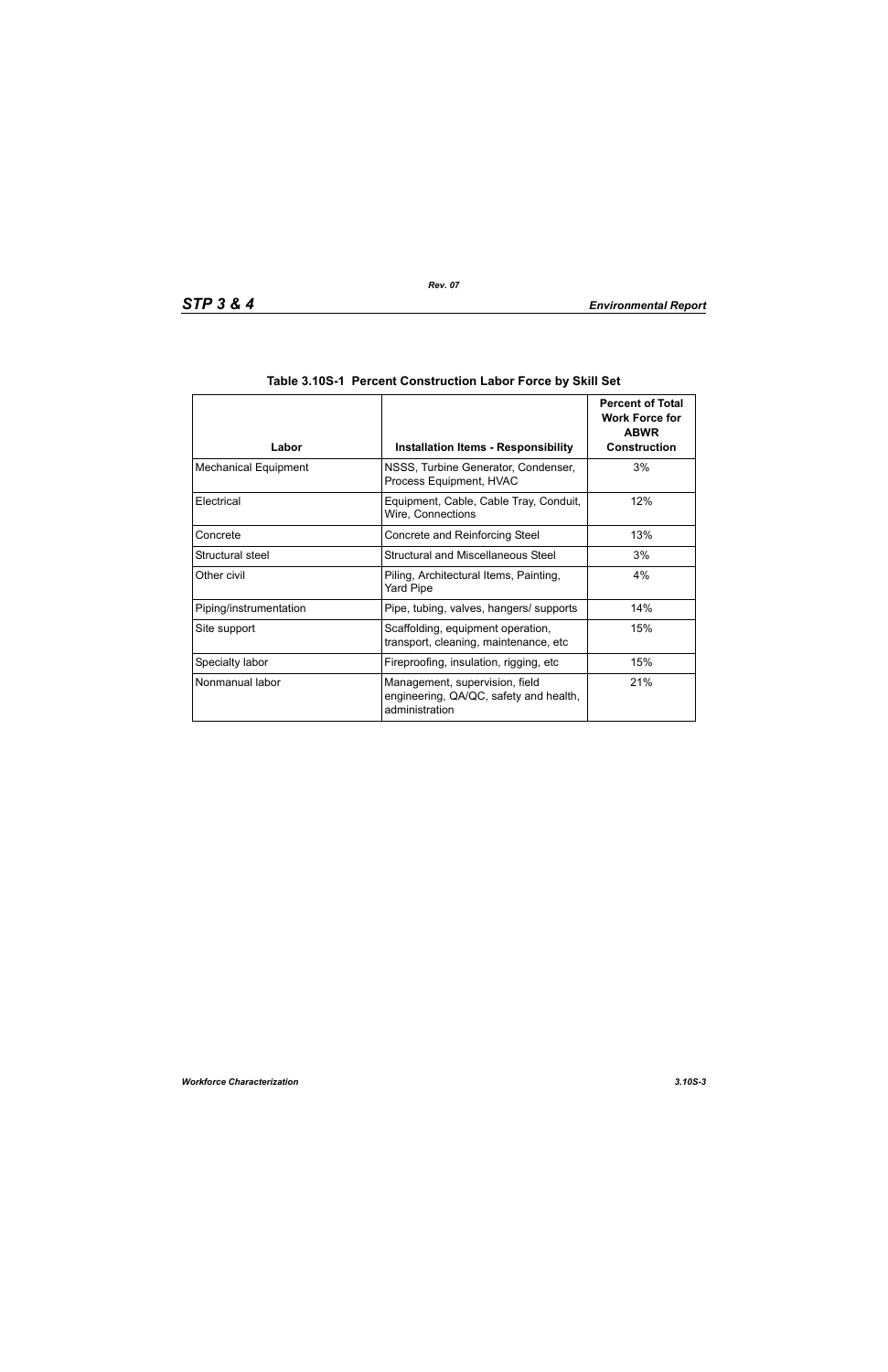|                | <b>ABWR UNITS</b>            |                         |                              |              |                              |              |                              |  |  |  |
|----------------|------------------------------|-------------------------|------------------------------|--------------|------------------------------|--------------|------------------------------|--|--|--|
| <b>Month</b>   | Workforce<br><b>Strength</b> | <b>Month</b>            | Workforce<br><b>Strength</b> | <b>Month</b> | Workforce<br><b>Strength</b> | <b>Month</b> | Workforce<br><b>Strength</b> |  |  |  |
| $-24[1]$       | 100                          | 3                       | 2800                         | 29           | 5950                         | 55           | 3000                         |  |  |  |
| $-23$          | 200                          | $\overline{\mathbf{4}}$ | 2950                         | 30           | 5950                         | 56           | 2800                         |  |  |  |
| $-22$          | 300                          | 5                       | 3100                         | 31           | 5950                         | 57           | 2600                         |  |  |  |
| $-21$          | 400                          | 6                       | 3250                         | 32           | 5950                         | 58 [6]       | 2400                         |  |  |  |
| $-20$          | 500                          | $\overline{7}$          | 3400                         | 33           | 5950                         | 59           | 2200                         |  |  |  |
| $-19$          | 600                          | 8                       | 3550                         | 34           | 5950                         | 60           | 2000                         |  |  |  |
| $-18$          | 700                          | 9                       | 3700                         | 35           | 5950                         | 61           | 1800                         |  |  |  |
| $-17$          | 800                          | 10                      | 3830                         | 36           | 5850                         | 62           | 1600                         |  |  |  |
| $-16$          | 900                          | 11                      | 3960                         | 37           | 5750                         | 63           | 1400                         |  |  |  |
| $-15$          | 1000                         | 12 [4]                  | 4090                         | 38           | 5650                         | 64           | 1200                         |  |  |  |
| $-14$          | 1100                         | 13                      | 4220                         | 39           | 5450                         | 65           | 1100                         |  |  |  |
| $-13$          | 1200                         | 14                      | 4350                         | 40           | 5250                         | 66           | 525                          |  |  |  |
| $-12$ [2]      | 1300                         | 15                      | 4480                         | 41           | 5050                         | 67           | $\pmb{0}$                    |  |  |  |
| $-11$          | 1400                         | 16                      | 4610                         | 42           | 4850                         |              |                              |  |  |  |
| $-10$          | 1500                         | 17                      | 4740                         | 43           | 4650                         |              |                              |  |  |  |
| -9             | 1600                         | 18                      | 4870                         | 44           | 4450                         |              |                              |  |  |  |
| $-8$           | 1700                         | 19                      | 5000                         | 45 [5]       | 4250                         |              |                              |  |  |  |
| $-7$           | 1800                         | 20                      | 5130                         | 46           | 4050                         |              |                              |  |  |  |
| $-6$           | 1900                         | 21                      | 5260                         | 47           | 3900                         |              |                              |  |  |  |
| $-5$           | 2000                         | 22                      | 5390                         | 48           | 3800                         |              |                              |  |  |  |
| $-4$           | 2100                         | 23                      | 5520                         | 49           | 3700                         |              |                              |  |  |  |
| $-3$           | 2200                         | 24                      | 5650                         | 50           | 3600                         |              |                              |  |  |  |
| $-2$           | 2300                         | 25                      | 5800                         | 51           | 3500                         |              |                              |  |  |  |
| $-1$           | 2400                         | 26                      | 5950                         | 52           | 3400                         |              |                              |  |  |  |
| 1[3]           | 2500                         | 27                      | 5950                         | 53           | 3300                         |              |                              |  |  |  |
| $\overline{2}$ | 2650                         | 28                      | 5950                         | 54           | 3200                         |              |                              |  |  |  |

#### **Table 3.10S-2 Estimated Construction Work Force and Construction Duration for Two ABWR Units**

[1] Site preparation activities begin

[2] LWA activities begin

[3] COL Issued, Unit 3 construction initiates

[4] Unit 4 construction initiates

[5] Unit 3 fuel load

[6] Unit 4 fuel load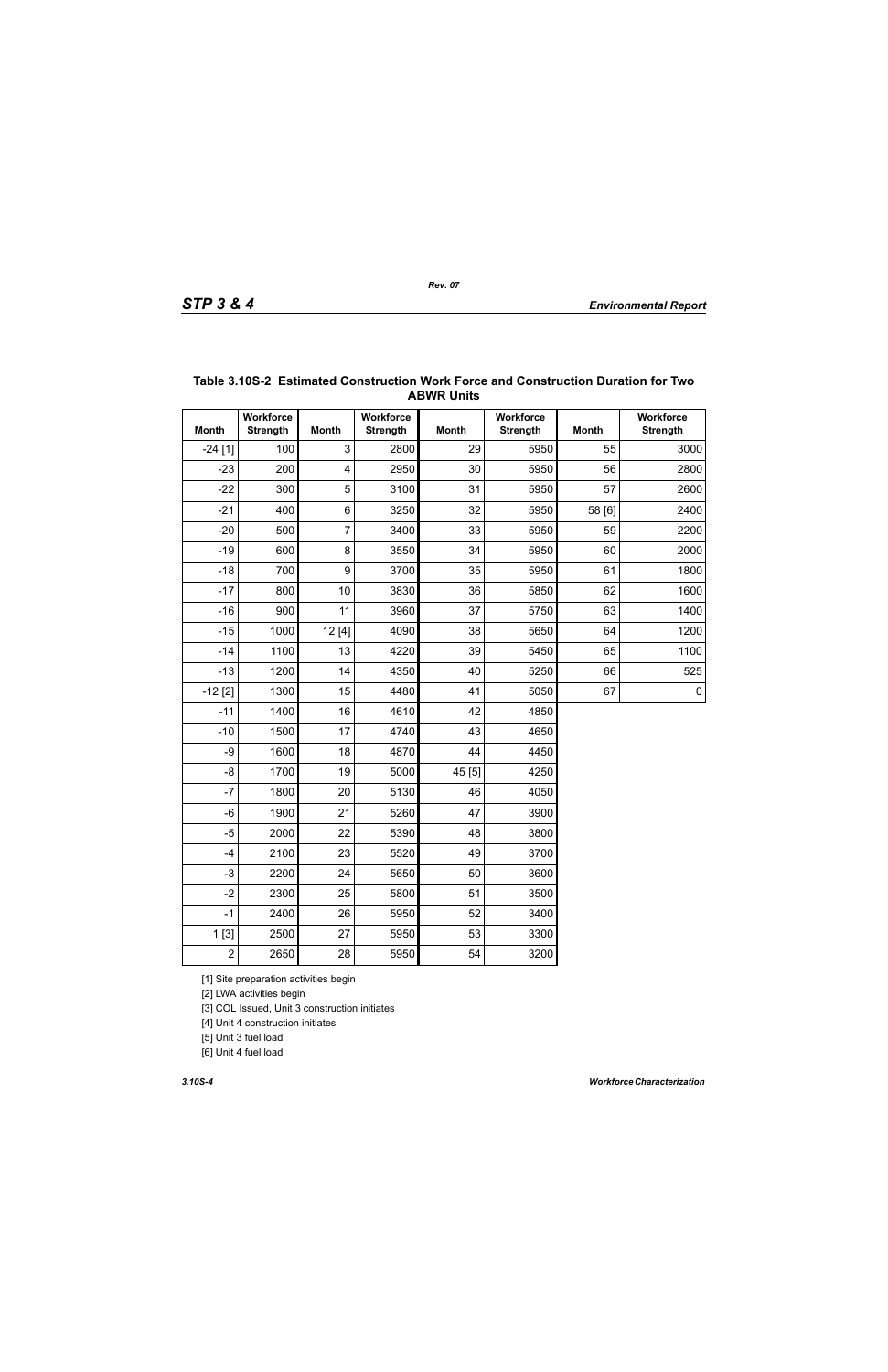|       | $3.4$ ; and to months boyond                |              |                                          |                                          |                                               |                                  |                           |  |
|-------|---------------------------------------------|--------------|------------------------------------------|------------------------------------------|-----------------------------------------------|----------------------------------|---------------------------|--|
|       | Event <sup>1</sup>                          | <b>Month</b> | <b>Unit 1/2</b><br>Staffing <sup>2</sup> | <b>Unit 3/4</b><br>Staffing <sup>3</sup> | <b>Construction</b><br>Workforce <sup>4</sup> | Outage<br>Workforce <sup>5</sup> | <b>TOTAL</b><br>Workforce |  |
| $-24$ | <b>Site</b><br>Preparation<br><b>Starts</b> | $-24$        | 1350                                     | 99                                       | 100                                           |                                  | 1549                      |  |
|       |                                             | $-23$        | 1353                                     | 107                                      | 200                                           |                                  | 1660                      |  |
|       |                                             | $-22$        | 1356                                     | 116                                      | 300                                           |                                  | 1772                      |  |
|       |                                             | $-21$        | 1359                                     | 124                                      | 400                                           |                                  | 1883                      |  |
|       |                                             | $-20$        | 1362                                     | 133                                      | 500                                           | 45                               | 2040                      |  |
|       |                                             | $-19$        | 1364                                     | 142                                      | 600                                           | 310                              | 2416                      |  |
| $-18$ |                                             | $-18$        | 1367                                     | 150                                      | 700                                           | 1080                             | 3297                      |  |
|       | <b>1RE15</b>                                | $-17$        | 1367                                     | 159                                      | 800                                           | 1350                             | 3676                      |  |
|       |                                             | $-16$        | 1368                                     | 167                                      | 900                                           | 60                               | 2495                      |  |
|       |                                             | $-15$        | 1368                                     | 176                                      | 1000                                          |                                  | 2544                      |  |
|       |                                             | $-14$        | 1368                                     | 184                                      | 1100                                          | 45                               | 2698                      |  |
|       |                                             | $-13$        | 1369                                     | 193                                      | 1200                                          | 310                              | 3072                      |  |
| $-12$ |                                             | $-12$        | 1369                                     | 202                                      | 1300                                          | 1080                             | 3951                      |  |
|       | <b>2RE14</b>                                | $-11$        | 1369                                     | 212                                      | 1400                                          | 1350                             | 4331                      |  |
|       |                                             | $-10$        | 1370                                     | 221                                      | 1500                                          | 60                               | 3151                      |  |
|       |                                             | -9           | 1370                                     | 230                                      | 1600                                          |                                  | 3200                      |  |
|       | $[2]$                                       | -8           | 1370                                     | 240                                      | 1700                                          |                                  | 3310                      |  |
|       |                                             | $-7$         | 1371                                     | 249                                      | 1800                                          |                                  | 3420                      |  |
| $-6$  |                                             | $-6$         | 1371                                     | 258                                      | 1900                                          |                                  | 3529                      |  |
|       |                                             | $-5$         | 1368                                     | 268                                      | 2000                                          |                                  | 3636                      |  |
|       |                                             | $-4$         | 1365                                     | 277                                      | 2100                                          |                                  | 3742                      |  |
|       |                                             | $-3$         | 1362                                     | 286                                      | 2200                                          |                                  | 3848                      |  |
|       |                                             | $-2$         | 1358                                     | 296                                      | 2300                                          | 35                               | 3989                      |  |
|       |                                             | $-1$         | 1355                                     | 305                                      | 2400                                          | 170                              | 4230                      |  |

## **Table 3.10S-3 Total STP Workforce During Construction Period for Units 3 & 4, and 18 Months Beyond**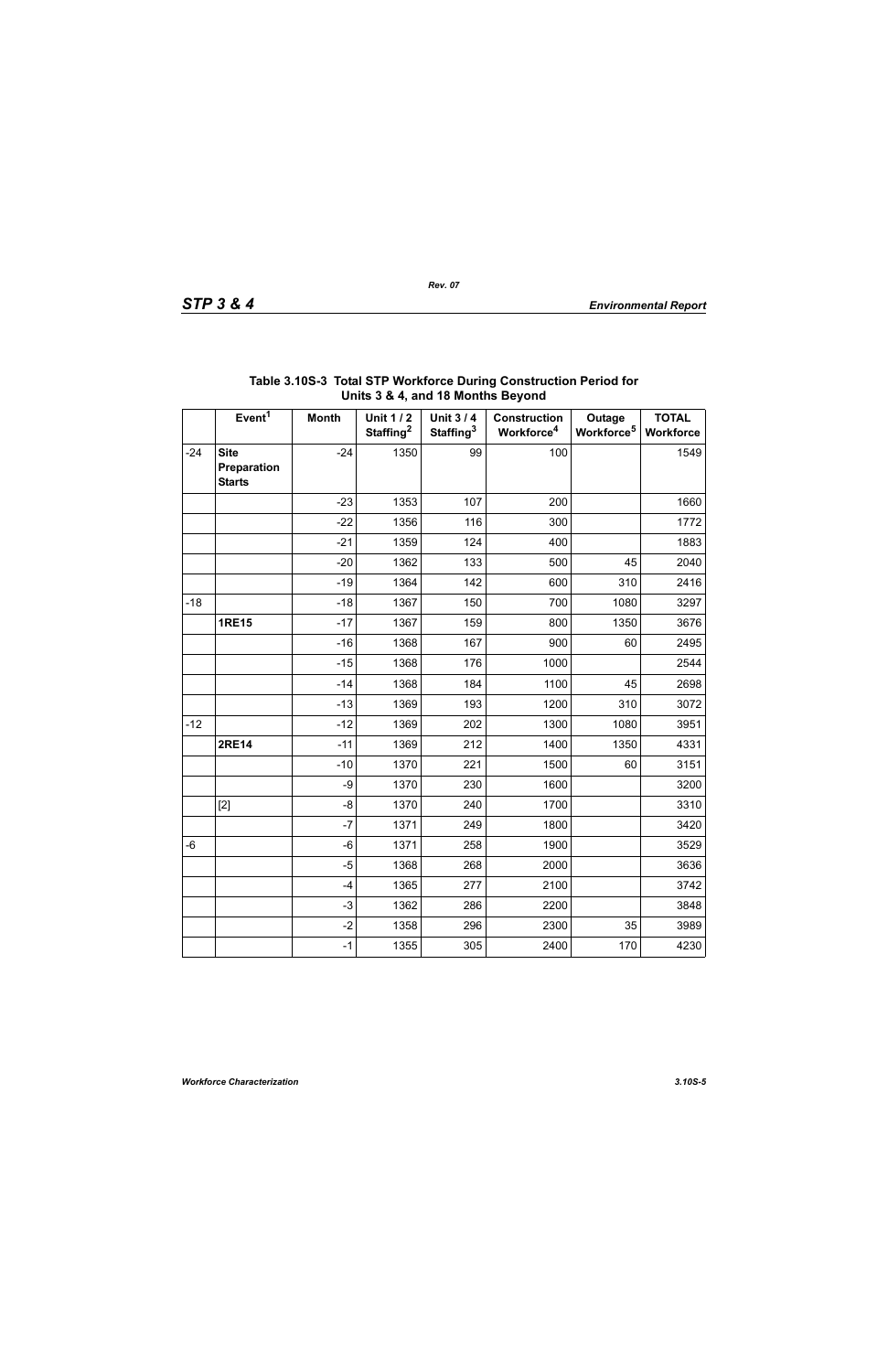|            | Event <sup>1</sup>                                       | <b>Month</b>            | <b>Unit 1/2</b><br>Staffing <sup>2</sup> | Unit 3/4<br>Staffing <sup>3</sup> | <b>Construction</b><br>Workforce <sup>4</sup> | Outage<br>Workforce <sup>5</sup> | <b>TOTAL</b><br>Workforce |
|------------|----------------------------------------------------------|-------------------------|------------------------------------------|-----------------------------------|-----------------------------------------------|----------------------------------|---------------------------|
| <b>COL</b> | <b>COL</b><br><b>Issued/Start</b><br><b>Construction</b> | 1                       | 1352                                     | 314                               | 2500                                          | 850                              | 5016                      |
|            | <b>1RE16</b>                                             | $\overline{2}$          | 1349                                     | 322                               | 2650                                          | 1100                             | 5421                      |
|            |                                                          | 3                       | 1346                                     | 331                               | 2800                                          | 60                               | 4536                      |
|            |                                                          | $\overline{\mathbf{4}}$ | 1343                                     | 339                               | 2950                                          |                                  | 4632                      |
|            |                                                          | 5                       | 1339                                     | 348                               | 3100                                          | 35                               | 4822                      |
| $\,6\,$    |                                                          | 6                       | 1336                                     | 356                               | 3250                                          | 170                              | 5112                      |
|            |                                                          | $\overline{7}$          | 1333                                     | 365                               | 3400                                          | 850                              | 5948                      |
|            | <b>2RE15</b>                                             | 8                       | 1328                                     | 373                               | 3550                                          | 1100                             | 6351                      |
|            |                                                          | 9                       | 1324                                     | 382                               | 3700                                          | 60                               | 5465                      |
|            |                                                          | 10                      | 1319                                     | 390                               | 3830                                          |                                  | 5539                      |
|            |                                                          | 11                      | 1315                                     | 399                               | 3960                                          |                                  | 5673                      |
| 12         |                                                          | 12                      | 1310                                     | 407                               | 4090                                          |                                  | 5807                      |
|            |                                                          | 13                      | 1306                                     | 431                               | 4220                                          |                                  | 5957                      |
|            |                                                          | 14                      | 1301                                     | 455                               | 4350                                          |                                  | 6106                      |
|            |                                                          | 15                      | 1296                                     | 479                               | 4480                                          |                                  | 6256                      |
|            |                                                          | 16                      | 1292                                     | 503                               | 4610                                          |                                  | 6405                      |
|            |                                                          | 17                      | 1287                                     | 527                               | 4740                                          | 35                               | 6590                      |
| 18         |                                                          | 18                      | 1283                                     | 552                               | 4870                                          | 170                              | 6874                      |
|            |                                                          | 19                      | 1278                                     | 576                               | 5000                                          | 850                              | 7704                      |
|            | <b>1RE17</b>                                             | 20                      | 1272                                     | 600                               | 5130                                          | 1100                             | 8102                      |
|            |                                                          | 21                      | 1267                                     | 624                               | 5260                                          | 60                               | 7210                      |
|            |                                                          | 22                      | 1261                                     | 648                               | 5390                                          |                                  | 7299                      |
|            |                                                          | 23                      | 1255                                     | 672                               | 5520                                          | 35                               | 7482                      |
| 24         |                                                          | 24                      | 1250                                     | 696                               | 5650                                          | 170                              | 7766                      |
|            |                                                          | 25                      | 1244                                     | 715                               | 5800                                          | 850                              | 8609                      |
|            | <b>2RE16</b>                                             | 26                      | 1238                                     | 733                               | 5950                                          | 1100                             | 9021                      |
|            |                                                          | 27                      | 1233                                     | 752                               | 5950                                          | 60                               | 7994                      |
|            |                                                          | 28                      | 1227                                     | 770                               | 5950                                          |                                  | 7947                      |
|            |                                                          | 29                      | 1221                                     | 789                               | 5950                                          |                                  | 7960                      |

#### **Table 3.10S-3 Total STP Workforce During Construction Period for Units 3 & 4, and 18 Months Beyond (Continued)**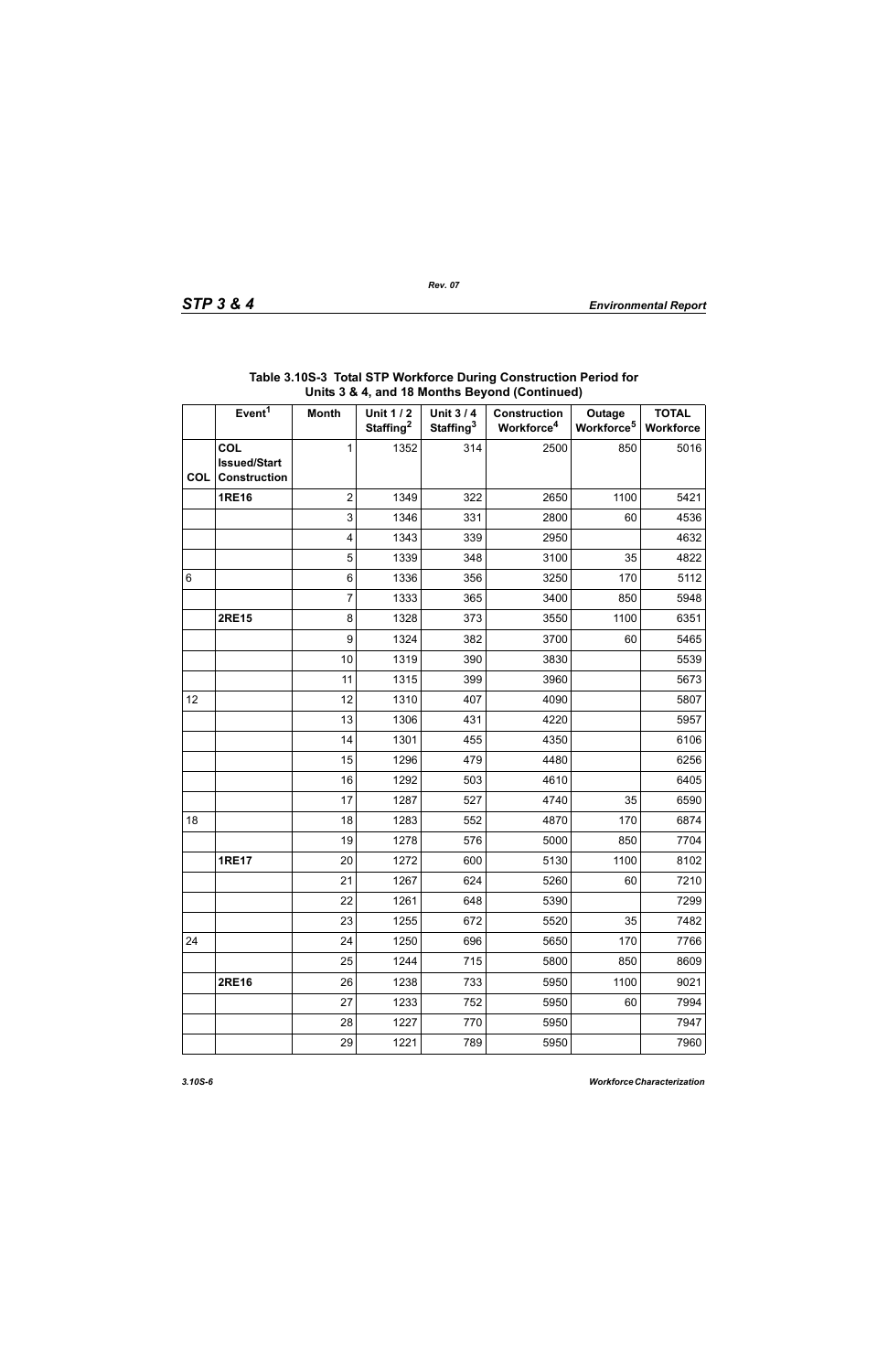| STP 3 & |  |  |  |  |
|---------|--|--|--|--|
|---------|--|--|--|--|

|    | Event <sup>1</sup>  | <b>Month</b> | <b>Unit 1/2</b><br>Staffing <sup>2</sup> | <b>Unit 3/4</b><br>Staffing <sup>3</sup> | <b>Construction</b><br>Workforce <sup>4</sup> | Outage<br>Workforce <sup>5</sup> | <b>TOTAL</b><br><b>Workforce</b> |
|----|---------------------|--------------|------------------------------------------|------------------------------------------|-----------------------------------------------|----------------------------------|----------------------------------|
| 30 |                     | 30           | 1216                                     | 807                                      | 5950                                          |                                  | 7973                             |
|    |                     | 31           | 1210                                     | 826                                      | 5950                                          |                                  | 7986                             |
|    |                     | 32           | 1204                                     | 844                                      | 5950                                          |                                  | 7998                             |
|    |                     | 33           | 1199                                     | 863                                      | 5950                                          |                                  | 8011                             |
|    |                     | 34           | 1193                                     | 881                                      | 5950                                          |                                  | 8024                             |
|    |                     | 35           | 1187                                     | 900                                      | 5950                                          | 35                               | 8072                             |
| 36 |                     | 36           | 1181                                     | 918                                      | 5850                                          | 170                              | 8119                             |
|    |                     | 37           | 1176                                     | 921                                      | 5750                                          | 850                              | 8697                             |
|    | <b>1RE18</b>        | 38           | 1170                                     | 925                                      | 5650                                          | 1100                             | 8845                             |
|    |                     | 39           | 1164                                     | 928                                      | 5450                                          | 60                               | 7602                             |
|    |                     | 40           | 1158                                     | 932                                      | 5250                                          |                                  | 7340                             |
|    |                     | 41           | 1153                                     | 935                                      | 5050                                          | 35                               | 7173                             |
| 42 |                     | 42           | 1147                                     | 939                                      | 4850                                          | 170                              | 7105                             |
|    |                     | 43           | 1141                                     | 942                                      | 4650                                          | 850                              | 7583                             |
|    | <b>2RE17</b>        | 44           | 1135                                     | 945                                      | 4450                                          | 1100                             | 7630                             |
|    | <b>U3 Fuel Load</b> | 45           | 1128                                     | 949                                      | 4250                                          | 60                               | 6387                             |
|    |                     | 46           | 1122                                     | 952                                      | 4050                                          |                                  | 6124                             |
|    |                     | 47           | 1115                                     | 956                                      | 3900                                          |                                  | 5971                             |
| 48 |                     | 48           | 1109                                     | 959                                      | 3800                                          |                                  | 5868                             |
|    |                     | 49           | 1102                                     | 959                                      | 3700                                          |                                  | 5761                             |
|    |                     | 50           | 1096                                     | 959                                      | 3600                                          |                                  | 5655                             |
|    |                     | 51           | 1089                                     | 959                                      | 3500                                          |                                  | 5548                             |
|    |                     | 52           | 1083                                     | 959                                      | 3400                                          |                                  | 5442                             |
|    |                     | 53           | 1076                                     | 959                                      | 3300                                          | 35                               | 5370                             |

| Table 3.10S-3 Total STP Workforce During Construction Period for |
|------------------------------------------------------------------|
| Units 3 & 4, and 18 Months Beyond (Continued)                    |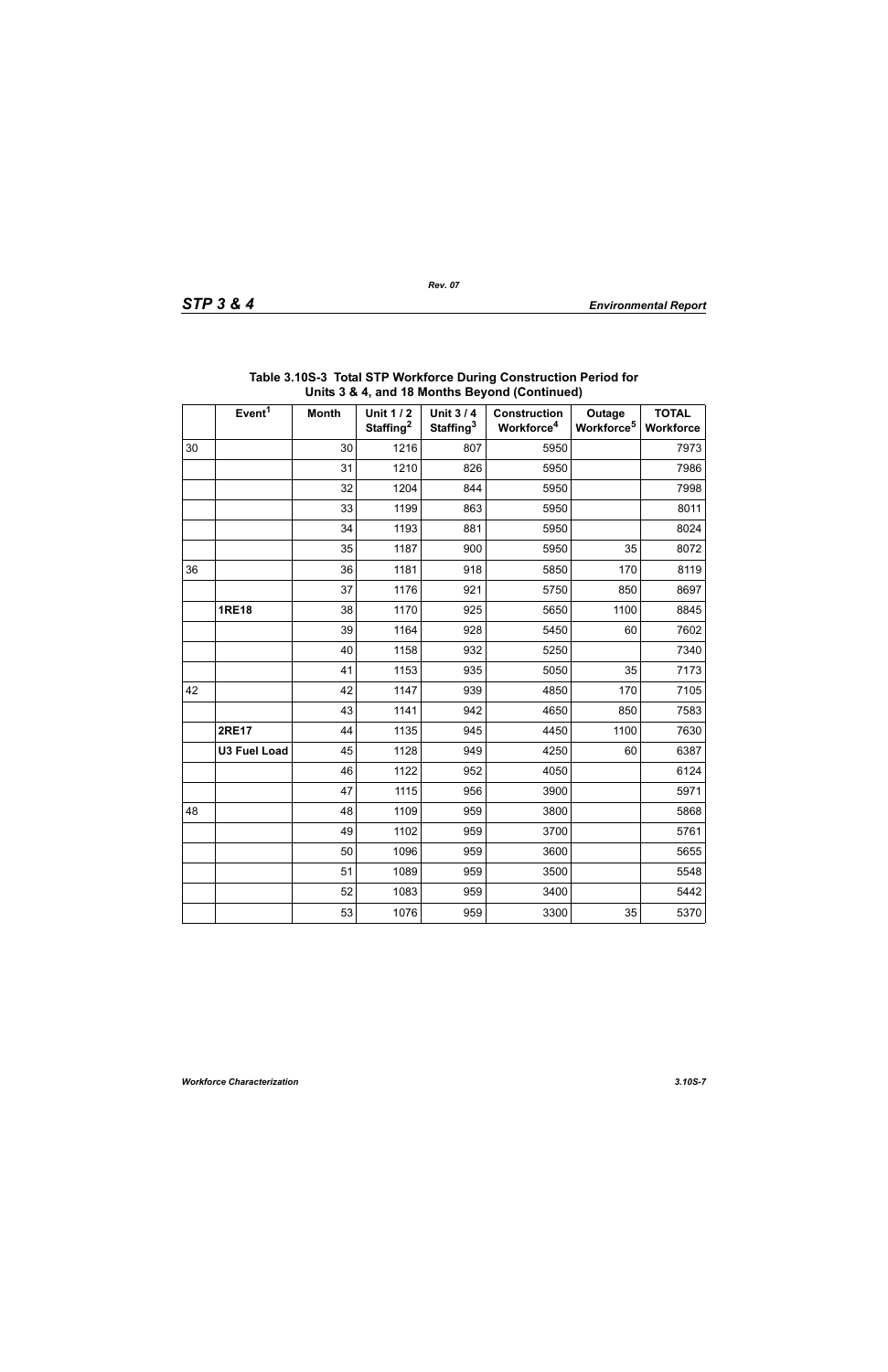|    | Event <sup>1</sup>  | <b>Month</b> | <b>Unit 1/2</b><br>Staffing <sup>2</sup> | Unit 3/4<br>Staffing <sup>3</sup> | <b>Construction</b><br>Workforce <sup>4</sup> | Outage<br>Workforce <sup>5</sup> | <b>TOTAL</b><br>Workforce |
|----|---------------------|--------------|------------------------------------------|-----------------------------------|-----------------------------------------------|----------------------------------|---------------------------|
| 54 | CO <sub>U3</sub>    | 54           | 1070                                     | 959                               | 3200                                          | 170                              | 5399                      |
|    |                     | 55           | 1063                                     | 959                               | 3000                                          | 850                              | 5872                      |
|    | <b>1RE19</b>        | 56           | 1063                                     | 959                               | 2800                                          | 1100                             | 5922                      |
|    |                     | 57           | 1063                                     | 959                               | 2600                                          | 60                               | 4682                      |
|    | <b>U4 Fuel Load</b> | 58           | 1063                                     | 959                               | 2400                                          |                                  | 4422                      |
|    |                     | 59           | 1063                                     | 959                               | 2200                                          | 35                               | 4257                      |
| 60 |                     | 60           | 1063                                     | 959                               | 2000                                          | 170                              | 4192                      |
|    |                     | 61           | 1062                                     | 959                               | 1800                                          | 850                              | 4671                      |
|    | <b>2RE18</b>        | 62           | 1062                                     | 959                               | 1600                                          | 1100                             | 4721                      |
|    |                     | 63           | 1062                                     | 959                               | 1400                                          | 60                               | 3481                      |
|    |                     | 64           | 1062                                     | 959                               | 1200                                          |                                  | 3221                      |
|    |                     | 65           | 1062                                     | 959                               | 1100                                          |                                  | 3121                      |
| 66 | <b>U4 CO</b>        | 66           | 1062                                     | 959                               | 525                                           |                                  | 2546                      |
|    |                     | 67           | 1062                                     | 959                               | 0                                             |                                  | 2021                      |
|    |                     | 68           | 1062                                     | 959                               | $\pmb{0}$                                     |                                  | 2021                      |
|    |                     | 69           | 1062                                     | 959                               | $\pmb{0}$                                     | 35                               | 2056                      |
|    |                     | 70           | 1062                                     | 959                               | $\pmb{0}$                                     | 170                              | 2191                      |
|    |                     | 71           | 1062                                     | 959                               | $\pmb{0}$                                     | 885                              | 2906                      |
| 72 | <b>3REO1</b>        | 72           | 1062                                     | 959                               | $\pmb{0}$                                     | 1270                             | 3291                      |
|    |                     | 73           | 1062                                     | 959                               | $\pmb{0}$                                     | 910                              | 2931                      |
|    | <b>1RE20</b>        | 74           | 1062                                     | 959                               | $\pmb{0}$                                     | 1100                             | 3121                      |
|    |                     | 75           | 1062                                     | 959                               | $\pmb{0}$                                     | 60                               | 2081                      |
|    |                     | 76           | 1062                                     | 959                               | $\pmb{0}$                                     |                                  | 2021                      |
|    |                     | 77           | 1062                                     | 959                               | $\pmb{0}$                                     | 35                               | 2056                      |
| 78 |                     | 78           | 1062                                     | 959                               | $\pmb{0}$                                     | 170                              | 2191                      |
|    |                     | 79           | 1062                                     | 959                               | $\pmb{0}$                                     | 850                              | 2871                      |
|    | <b>2RE19</b>        | 80           | 1062                                     | 959                               | $\mathsf 0$                                   | 1135                             | 3156                      |
|    |                     | 81           | 1062                                     | 959                               | $\pmb{0}$                                     | 230                              | 2251                      |
|    |                     | 82           | 1062                                     | 959                               | $\pmb{0}$                                     | 850                              | 2871                      |

#### **Table 3.10S-3 Total STP Workforce During Construction Period for Units 3 & 4, and 18 Months Beyond (Continued)**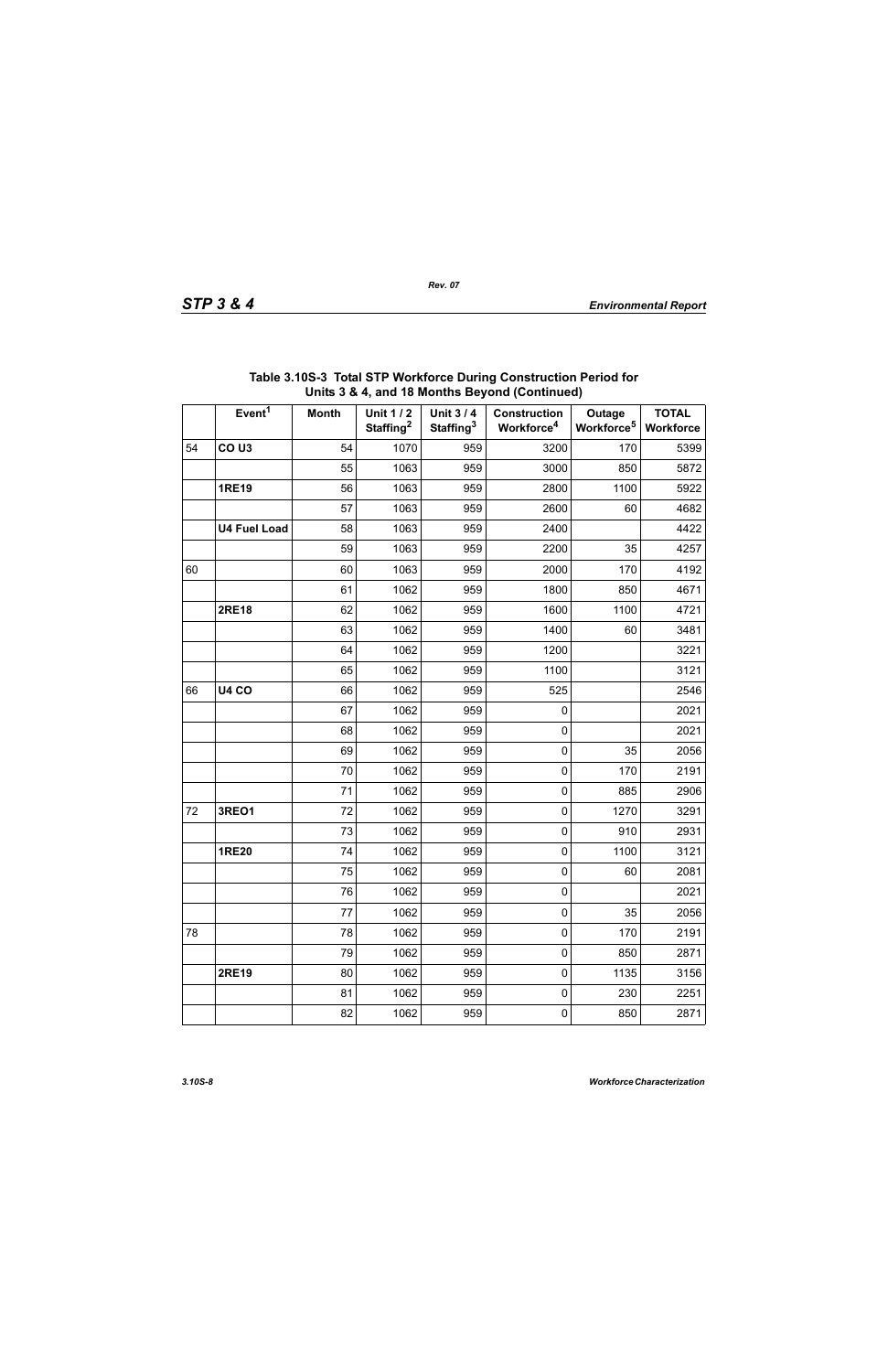|    | Units 3 & 4, and 18 Months Beyond (Continued) |              |                                   |                                          |                                               |                                  |                           |  |  |  |
|----|-----------------------------------------------|--------------|-----------------------------------|------------------------------------------|-----------------------------------------------|----------------------------------|---------------------------|--|--|--|
|    | Event <sup>1</sup>                            | <b>Month</b> | Unit 1/2<br>Staffing <sup>2</sup> | <b>Unit 3/4</b><br>Staffing <sup>3</sup> | <b>Construction</b><br>Workforce <sup>4</sup> | Outage<br>Workforce <sup>5</sup> | <b>TOTAL</b><br>Workforce |  |  |  |
|    | 4REO1                                         | 83           | 1062                              | 959                                      |                                               | 1100                             | 3121                      |  |  |  |
| 84 |                                               | 84           | 1062                              | 959                                      |                                               | 60                               | 2081                      |  |  |  |
|    |                                               | 85           | 1062                              | 959                                      |                                               |                                  | 2021                      |  |  |  |

# **Table 3.10S-3 Total STP Workforce During Construction Period for**

1 Events at indicated months are from Table 3.3.10S-2, Environmental Report, Rev 01, 15 Jan 2008 and South Texas Project Long Range Outage Plan, Rev 4b, 10/15/07. Outages numbering convention: for example, for 1RE15 ,

1 = Unit 1 (or 2, 3 or 4); RE = refueling; 15 = this is the  $15<sup>th</sup>$  refueling for Unit 1.

2 Units 1/2 estimates are from STP Staffing Plan, June 2007

3 Units 3/4 estimates are from Owner's Estimate, 10/25/07

4 Construction Workforce estimates are from Table 3.3.10S-2, Environmental Report, Rev 01, 15 Jan 2008

5 Outage Supplemental Workforce estimates are based on South Texas Project 1RE14 Outage Report, 2008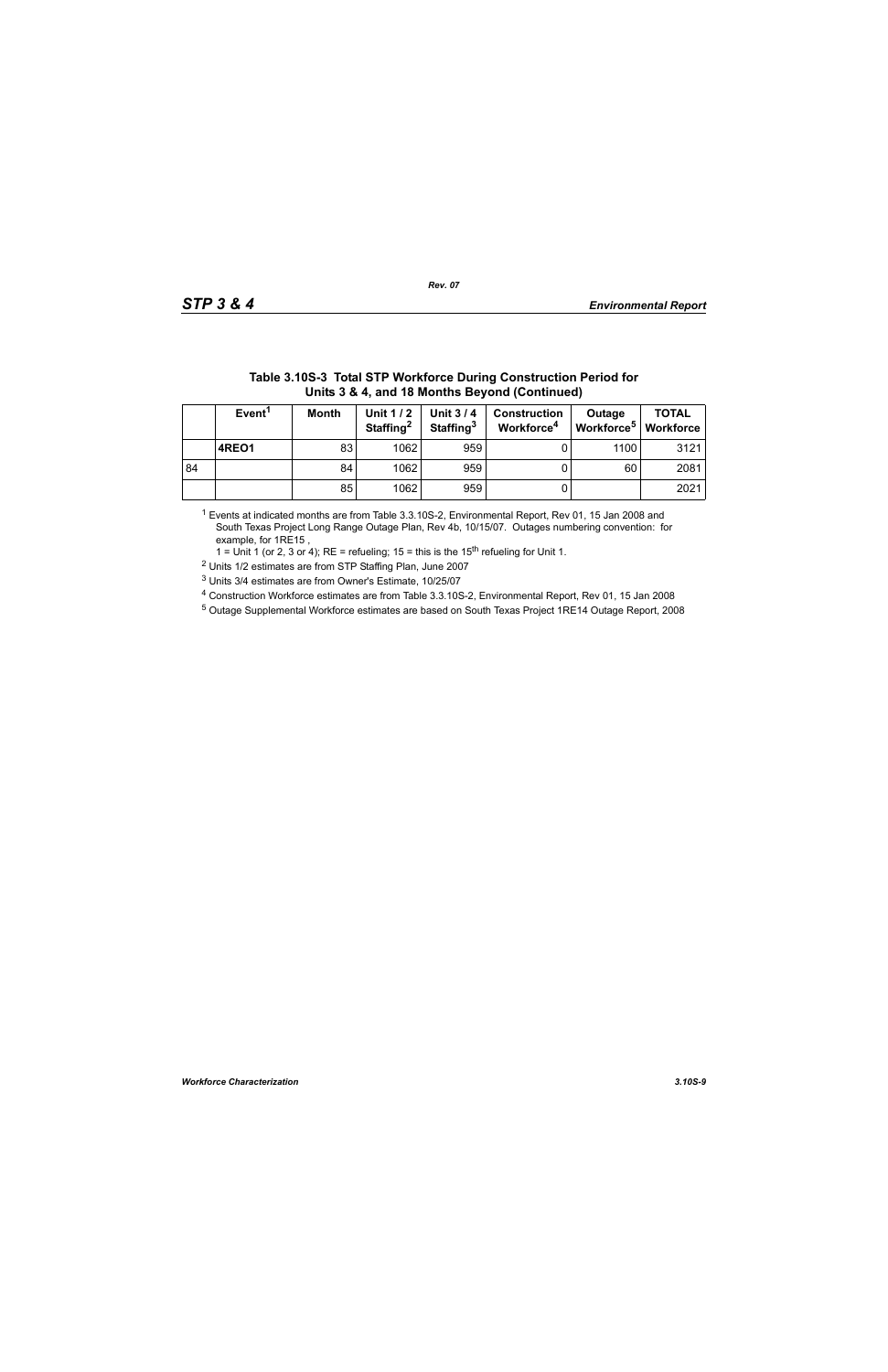



*STP 3 & 4*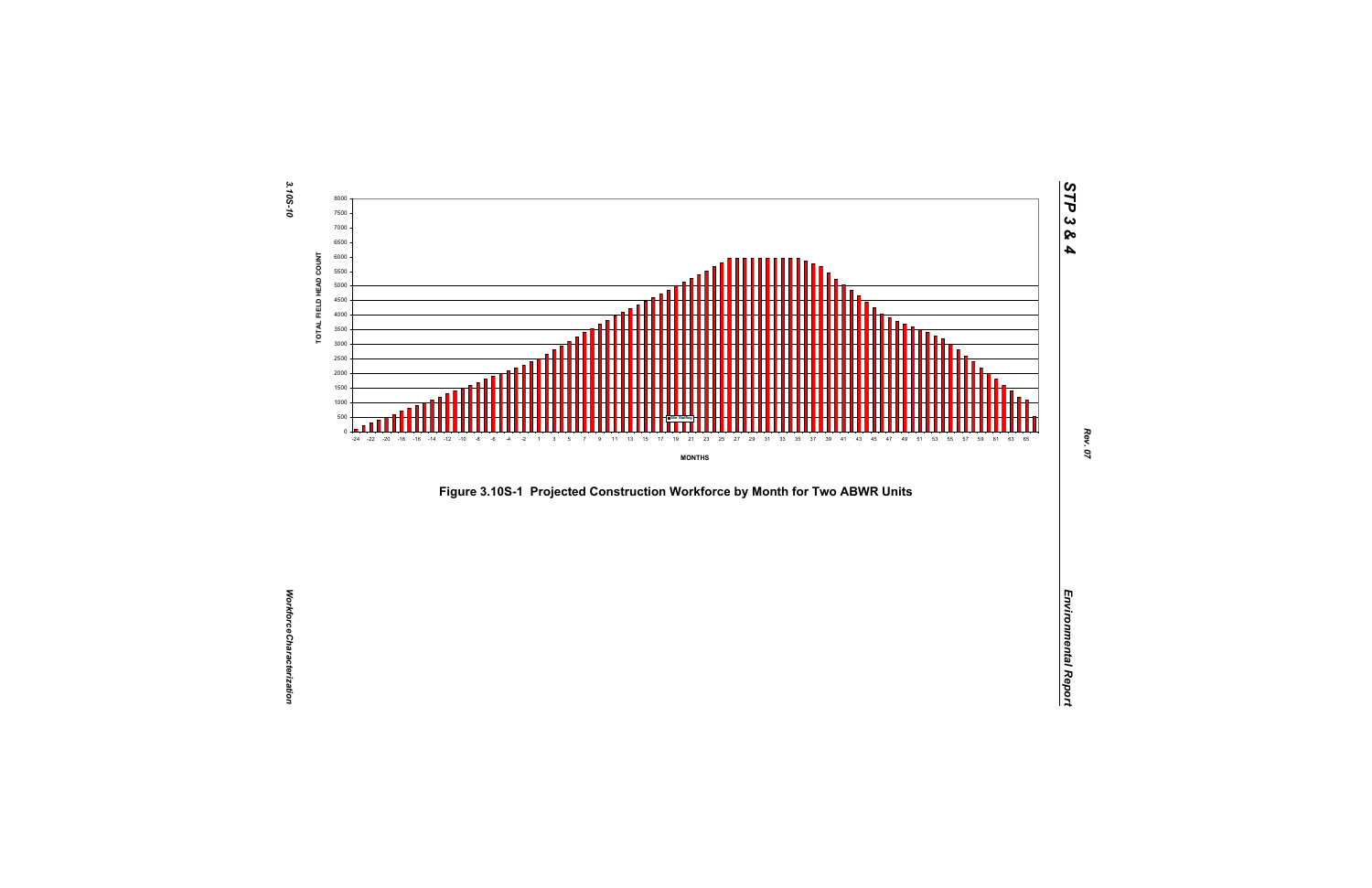

*Figure 3.10S-2 Projected Operations Workforce by Month for Two ABWR Units*<br>*Environmental Report*<br>Projected Operations Workforce by Month for Two ABWR Units<br>Projected Operations Workforce by Month for Two ABWR Units<br>Proje

*STP 3 & 4*